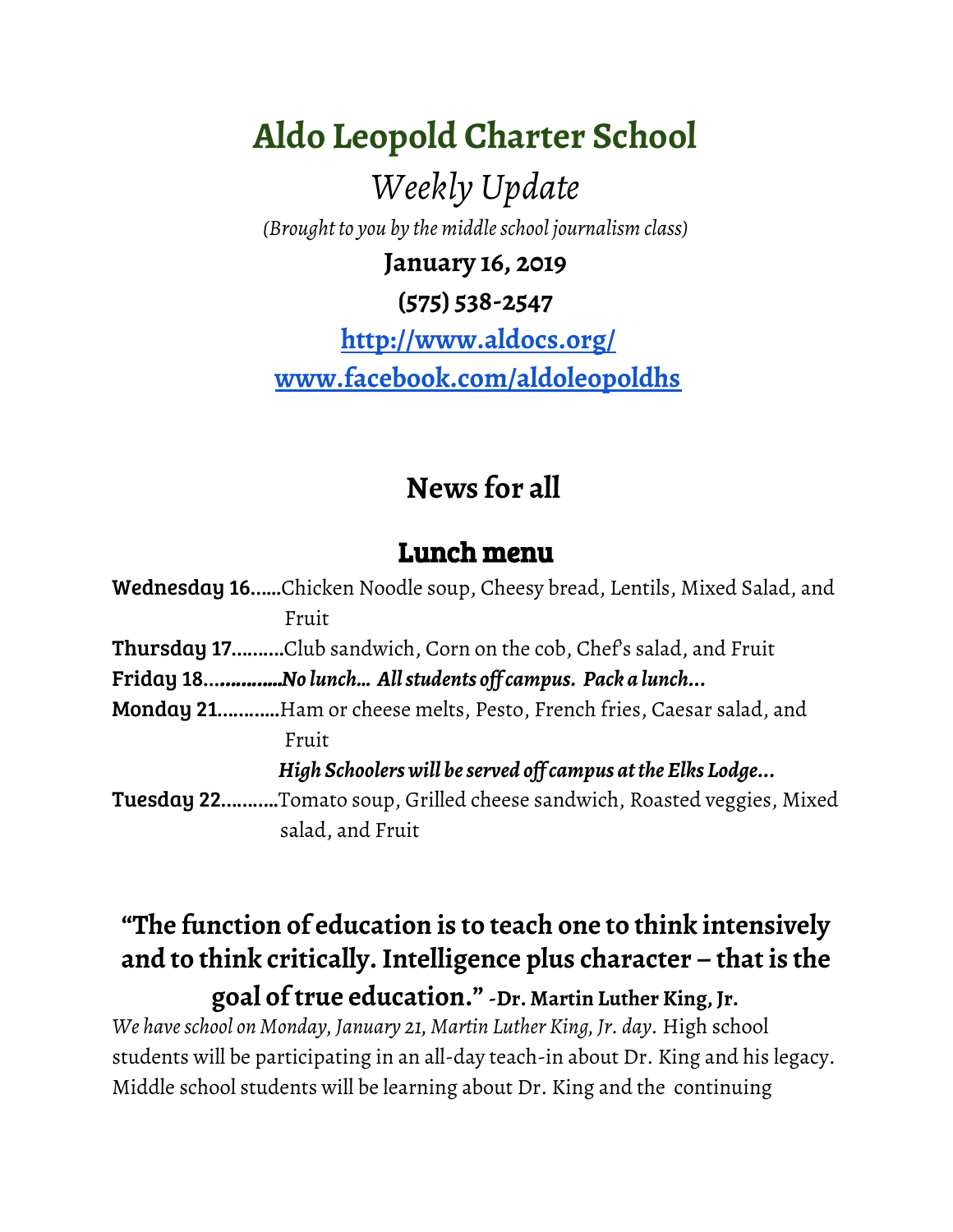relevance of his teachings and activism during their core classes. At Aldo we believe that the best way to honor this revolutionary man is to be in school because learning is when transformation happens.

### **This could be you!**



Lunch Bunch needs help! Please call Cathie at the front desk, (575) 538-2547, to volunteer to help with transporting food from the Montessori School, serving, or cleaning up after lunch. Thank you for helping us help your kid(s)!

## **We like the way you do the things you do**

At the beginning of every month the staff recognizes the students who show leadership skills, are responsible, engaged in their work, and over all just showing a good example for this school with the title of Kiwanis Student Of The Month. The students who earned this honor for the month of January are **Yureau** from **8th grade** and **Gayla** from **12th grade**. These are wonderful students that represent what Aldo is really about! Who knows you could be the next Student of the Month!

### **Calendar**

| Wed. 1/16---------------5:00 PM SAC committee meeting here at school                 |
|--------------------------------------------------------------------------------------|
| <b>Sat.</b> 1/19----------------7:00 PM High School Winter Ball                      |
| Mon. 1/21----------------MLK, Jr. Day-WE HAVE SCHOOL                                 |
| <b>Mon. 1/21</b> ----------------Beginning of 6 th - 10 th grade MAPS testing window |
| <b>Thurs. 1/24 - Fri. 1/25</b> ---- High School ski trip                             |
| Tues. 1/29 -Thurs. 1/31--High School Student Council Legislative Field Trip          |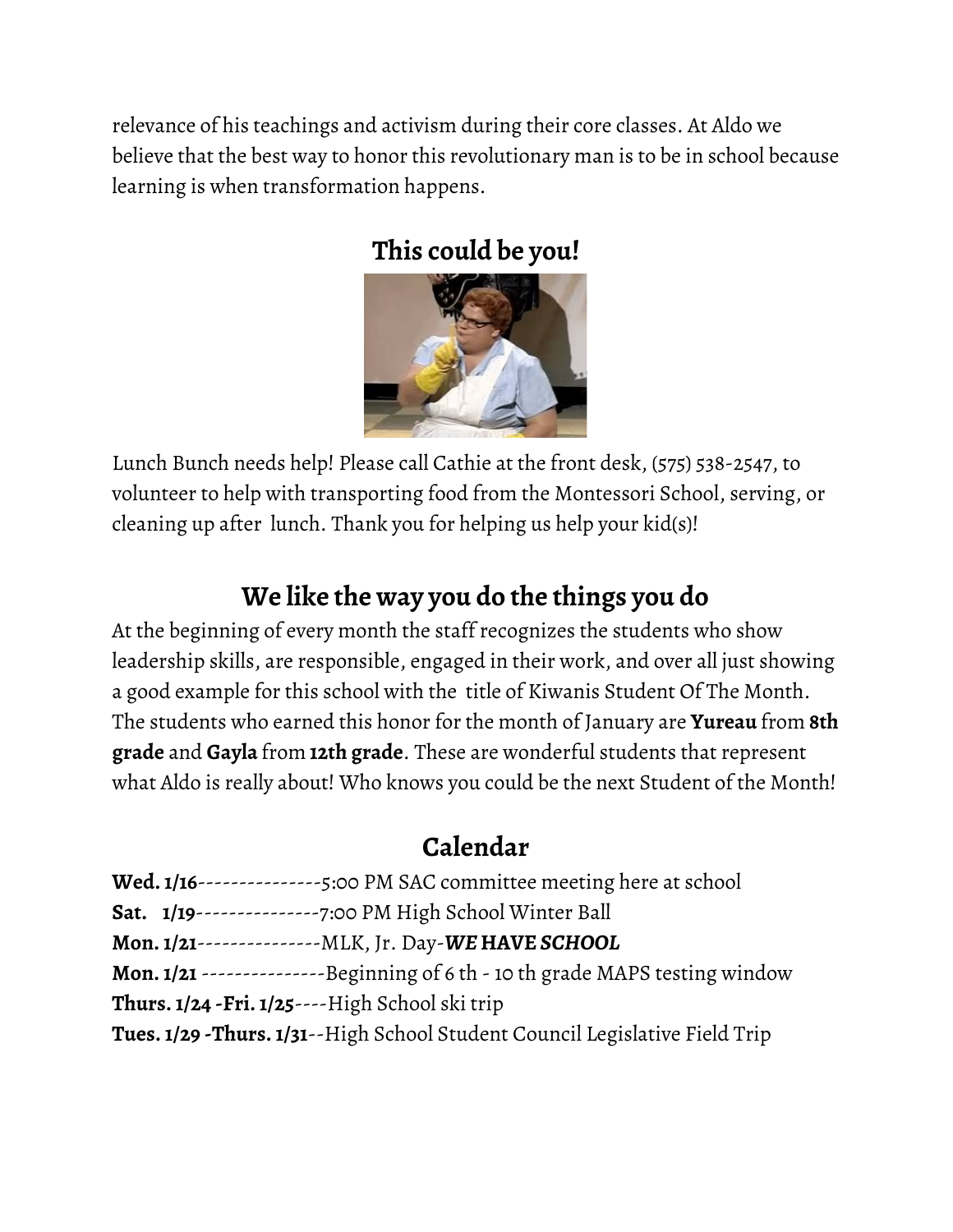# **Committee Meetings**

SAC: **Wednesday, January 16 5pm – 6pm** in Mr. Sherwood's office (SAC=School Advisory Council)



This week, SHAC (the School Health Advisory Committee) is launching its **"Health Passport"**in the middle school & high school. Students will fill as many pages of their passports as they can by completing a variety of healthful activities. For now, high-school health teacher Alli Heneghan & school nurse Jim McIntosh will be the official passport stampers, with others

helping out as the program goes forward. At the end of the quarter, the most ambitious students will earn a small prize. During 4th quarter, SHAC will launch the "Advanced" passport, for students who want even more challenges. At the end of the school year, we will recognize the three students who can tell the best story of a health transformation they undertook during the semester.

Here are three sample entries from the passport. Note that some of the challenges involve physical activity, some involve nutrition, and others involve a quest for balance and emotional health:

o During school lunch I played basketball with my friends.

o All day, the only fluid I drank was water.

o Last night I stopped looking at a screen at least one hour before going to bed. ¡La salud no tiene fronteras!

#### **Switcheroo-tiddly-pom**

We would like to welcome *three* new teachers to Aldo for the Spring Semester (That's how many people it takes to replace High School Language Arts, Social Studies, and PE teacher **Catalina Claussen**! Dave Chandler, ALCS Grant Coordinator, was able to secure a grant for an Outreach Coordinator and Catalina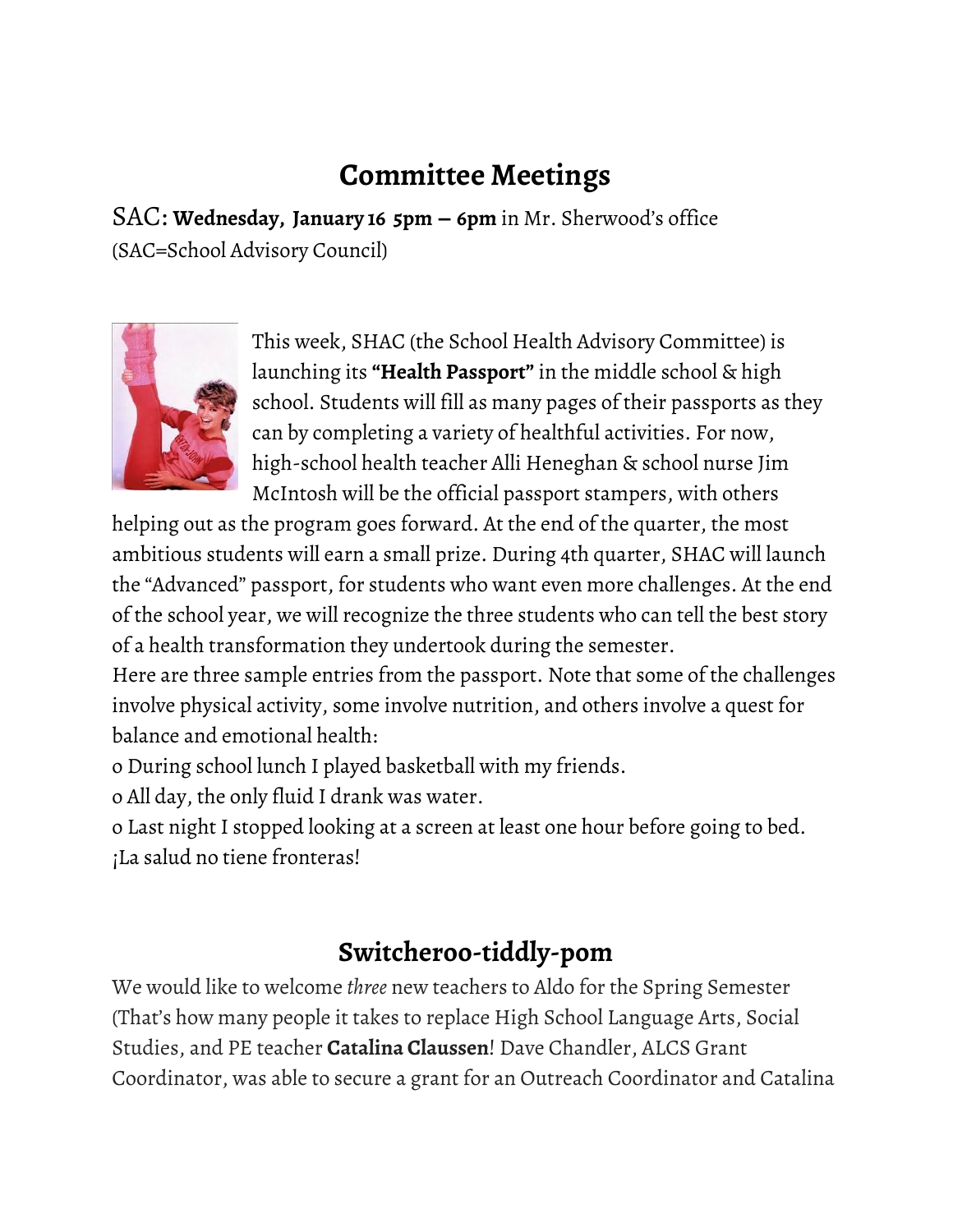will start in that position this week.) We want to welcome **Maddy Alfero** *back* to our school as half- time Outreach Assistant, part- time Educational Assistant, and PE teacher (Phew, we thought she was going to be the one-that-got-away). **Catalina***Rivera* (yes, we replaced the *first* Catalina with *another* Catalina-how is that even possible?!) will be teaching High School ELA Tuesdays and Thursdays and **Nate Young** (Catalina's husband) will be teaching High School U.S. History and World History Mondays and Wednesdays. Catalina and Nate come to our school with personal enthusiasm and love of learning and each have an extensive background in teaching. They are both well credentialed and bring an excitement about our mission to their new classrooms (one of which used to be the copy room). Catalina R. and Nate were passing through town and met Guadalupe Montessori director Martha Egnal who brought them to see our school. While touring our grand facility, they learned that there were a couple openings, "Hmm….," these two crazy kids thought, "Should we teach at a small charter school in a small town in southwest New Mexico or continue on with our planned *trip to Italy* ??" Lucky us they decided pinto beans are better than pasta.

# **High School**

### **Practice, practice, practice**

All YCC crews and some interns started work on Friday, January 11. By Friday, January 18 all interns will start working and will continue working until Friday, May 17.

#### **New YCC Projects**

- Dia De Los Muertos Mural for the Silver City Museum-*Mural Crew*
- New trail to Boston Hill-*Trail Crew*
- Gathering field data along Tadpole Ridge and at the Iron Bridge Preserve-*EcoMonitors*
- New planting in the median on 10th street between Santa Rita and Gordon-*Garden Crew* (thanks to Rita Herbst-no relation to the street- for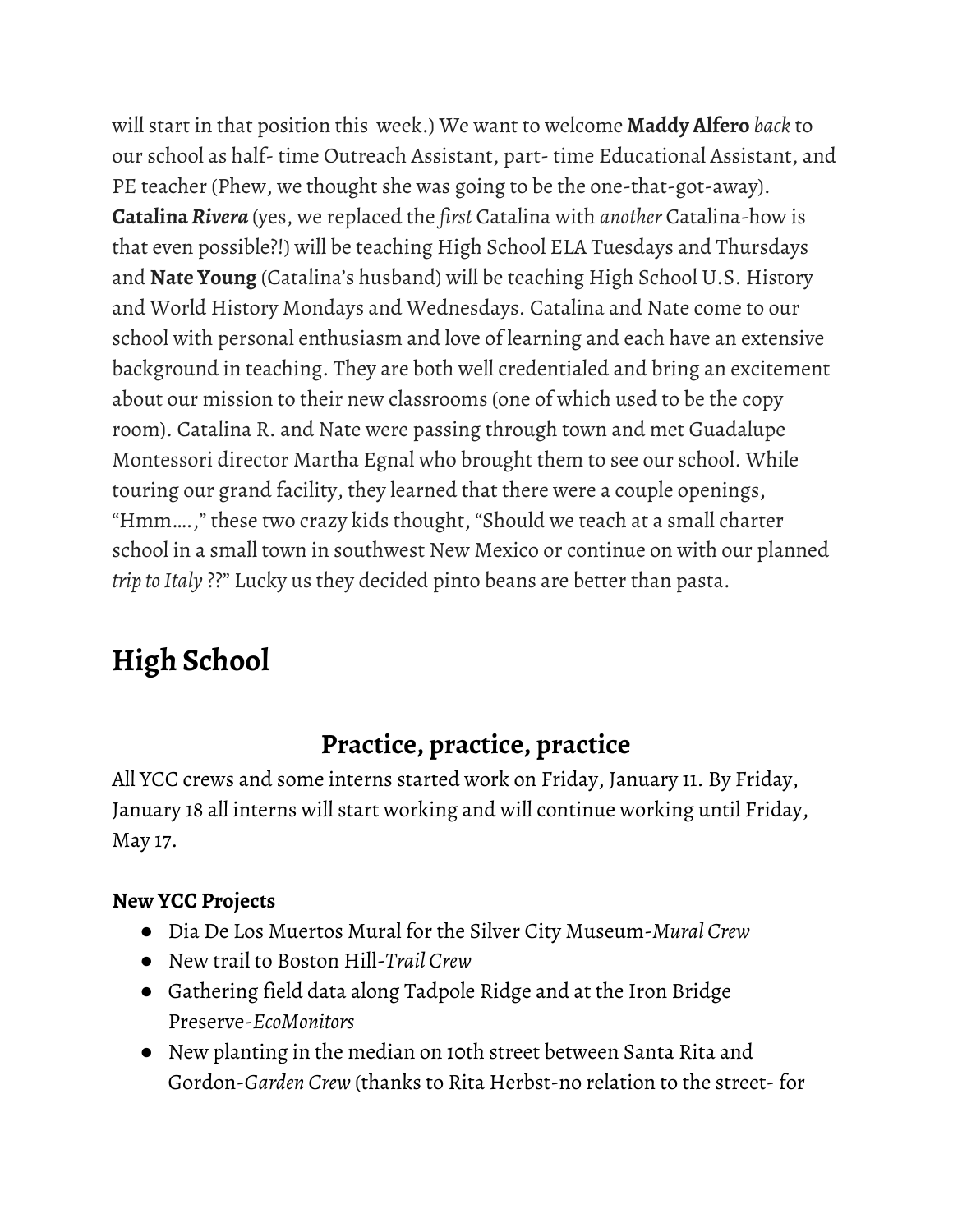applying for a Keep New Mexico Beautiful grant to honor her husband Otto Khera!)

# **Finding a direction**

The **9th graders** in their **Community Orientation** class will be walking on Boston Hill where they will be joined by Dave Menzie who will talk about the geology of the place. Orien, constant C.O. teacher, will show the students how to make primitive tools from stone (flint knapping).

# **Dance hall boys + girls**

**Saturday, January 19th** the high schoolers will be having their first dance of the year! The Winter Ball will be at the **Old Elks Lodge from 7-11 PM.** The **tickets are \$5 for single and \$8 for a couple**. Talk to a high school student council member to purchase.

### **"We may have all come on different ships, but we are in the same boat now"-Dr. Martin Luther King, Jr.**

Next **Monday, January 21,** the high school will be going to the Old Elks Lodge to learn more about Martin Luther King and the legacy of human rights activism that he left behind. The day will include talks by George Carr of the ACLU, Dr. Joel Blaxland, sociology professor at WNMU, viewing the documentary <u>[King](https://www.youtube.com/watch?v=aVGRg89DbyM) in the</u> [Wilderness](https://www.youtube.com/watch?v=aVGRg89DbyM), and singing. **Lunch Bunch will be served at the Old Elks Lodge for those who ordered it.**

# **Penguiny High Schoolers**



Catalina, the original one, has revived the Aldo Outdoor Club and their first adventure is **Thursday, January 24 through Friday, the 25th**, for an overnight ski trip to the Sunrise Ski Park Resort. High School students in good academic standing and who want to spend time on the slopes **will leave the school at 4:00 AM** *sharp* (none of this "Silver City time" business) **and will return the following evening at**

**9:00 PM.** We recommend that you pack your bags a few days prior to the trip so that you aren't rushing when you have to get up super early! Students will ski/snowboard all day Thursday, sleep in the lodge at Sunrise (no tents this time), and get up early to do the same the next day**.** All pertinent information can be found in the "For Parents and [Students"](https://www.aldocs.org/letters-home--permission-slips.html) tab on the website.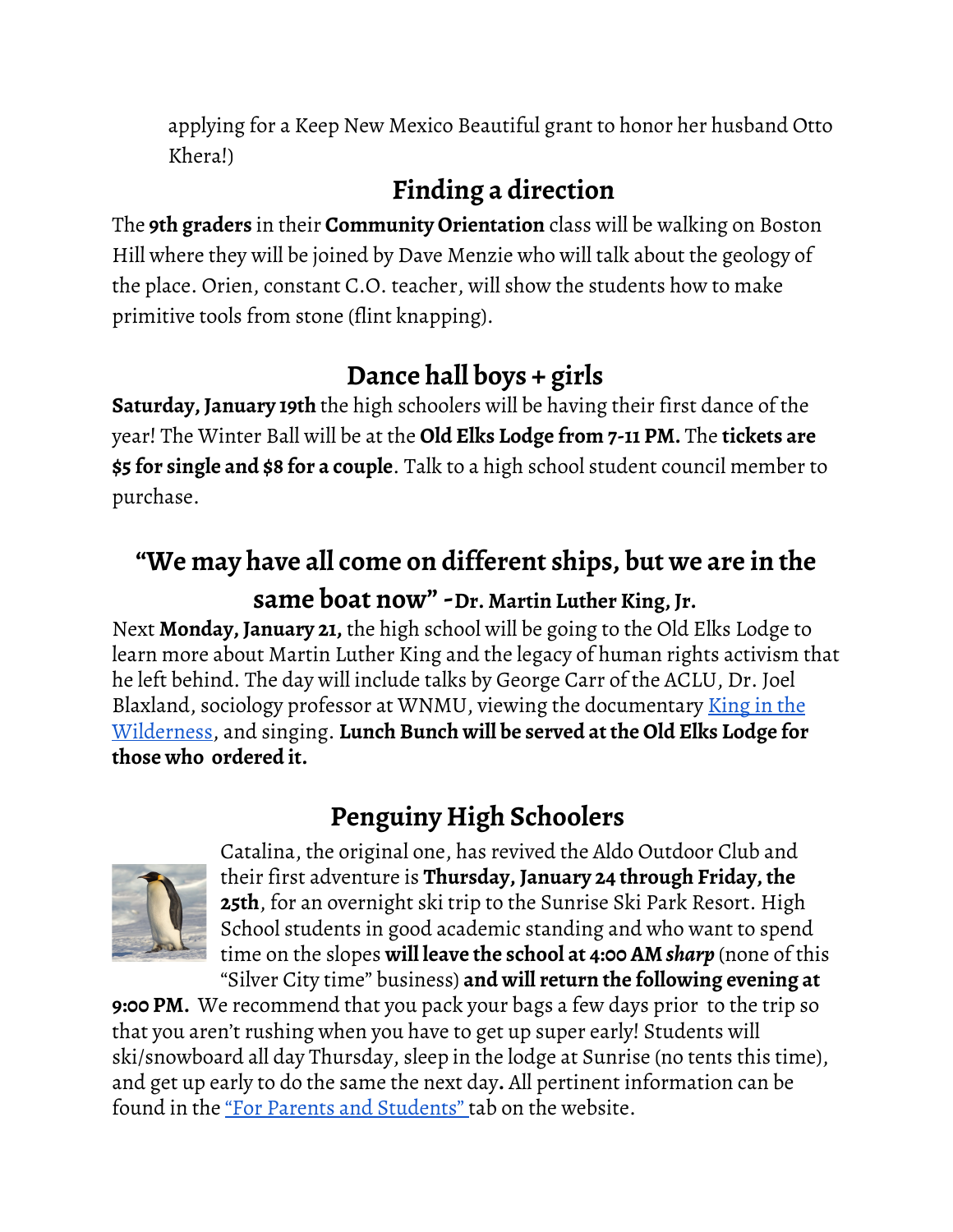### **Middle school**

#### **We just are not meant to go to the sewage treatment plant!**

Due to the possibility of bad weather we have come up with an alternative for this **Friday, January 18**'s activity. Your child will be *going bowling* at **Silver City Bowling Center**! The Middle School Student Council will be covering half the cost (look for the latest book on how to make money on bake sales and dances to fund your family trips) and the school will cover the rest. We are, however, asking families to chip in \$3.00/child to cover related costs (we will gladly accept \$6 or more per child if you want to offset the cost to the school). *Please understand that thisis not a mandatory fee*, but payment would help make this instantly popular trip possible. If your family qualifies for the subsidy program, bowling is on us! A letter will be going home tomorrow explaining all this in more detail. The BIG 5 is still required for the day:

- Journal and Writing Supplies
- Good Shoes
- Hat
- Sack Lunch
- 2 Water Bottles
	- **Plus**
- ALCS T-shirt (optional, but then we'd all look like we are on the same bowling team)

### **"We must accept finite disappointment, but never lose infinite hope."-Dr. Martin Luther King, Jr.**

The middle school will honor the teachings of Dr. Martin Luther King, Jr. on Monday, January 21 with a day of lessons specific to our classes. We will end the day with some all school activities which may include singing!

# **Community Events!**

**Chad Colby Exhibit and [Reception](https://admin.wnmu.edu/cultural/)**